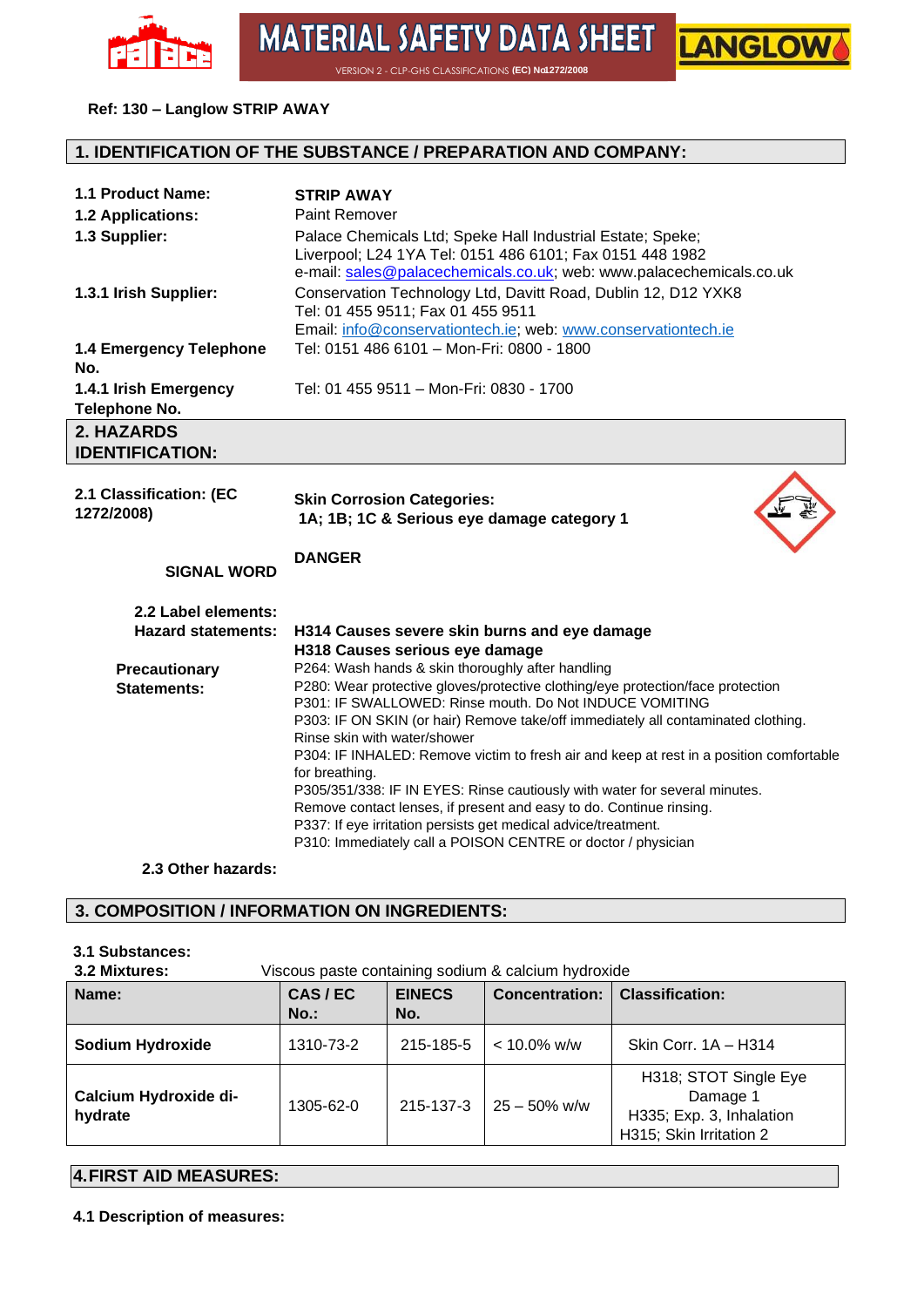

 $\overline{\phantom{a}}$ 

**MATERIAL SAFETY DATA SHEET** VERSION 2 - CLP-GHS CLASSIFICATIONS **(EC) No1272/2008** 

**LANGLOW** 

| <b>5. FIRE FIGHTING MEASURES:</b>   |                                                                                                                                                                                                                                                                                                                             |
|-------------------------------------|-----------------------------------------------------------------------------------------------------------------------------------------------------------------------------------------------------------------------------------------------------------------------------------------------------------------------------|
| 4.3 Immediate medical<br>attention: | perforation of the Oesophagus and the stomach.<br>Symptoms: Nausea, abdominal pain, bloody vomiting, diarrheoa,<br>suffocation, cough, Severe shortness of breath.<br>Speed is essential. Always obtain immediate medical attention.                                                                                        |
|                                     | Eye contact - Causes severe burns.<br>Small amounts splashed into eyes can cause irreversible tissue<br>damage and blindness.<br>May cause permanent eye injury.<br>Symptoms: Redness, lachrymation, swelling of tissue, burn.<br>Ingestion - Severe burns of the mouth and throat, as well as danger of                    |
| 4.2 Acute & Chronic<br>symptoms:    | <b>Inhalation:</b> - Corrosive to respiratory system<br>Symptoms: Breathing difficulties. Cough, chemical pneumonitis,<br>pulmonary oedema - Repeated or prolonged exposure: Risk of sore<br>throat, nose bleeds, chronic bronchitis Skin contact - Causes severe<br>burns.<br>Symptoms: Redness, swelling of tissue, burn. |
|                                     | prompt medical attention.                                                                                                                                                                                                                                                                                                   |
| INGESTION:                          | Clean out mouth with copious volumes of water and drink plenty. Do not<br>induce vomiting.<br>Beware of aspiration if vomiting occurs. Seek prompt medical attention and<br>show data sheet.                                                                                                                                |
| <b>SKIN CONTACT:</b>                | Wash off skin immediately with water. Remove contaminated<br>clothing and launder regularly. Where irritation to skin is apparent seek                                                                                                                                                                                      |
|                                     | INHALATION: Remove to fresh air and rest. If irritation or breathing difficulties persist, seek<br>medical attention. Do not use mouth to mouth ventilation. Obtain immediate medical<br>assistance.                                                                                                                        |
| EYE CONTACT:                        | Remove contact lenses and irrigate thoroughly for 15 minutes with<br>clean running water or a boric saline eye wash bottle. Seek immediate<br>medical attention & remove any particles with a cotton wool bud.                                                                                                              |

| 5.1 Extinguishing media:               | This product is not flammable                                                                                                                                                                                    |
|----------------------------------------|------------------------------------------------------------------------------------------------------------------------------------------------------------------------------------------------------------------|
| 5.2 Combustion Hazards:                | Polypropylene bucket may release noxious fumes (CO/CO2) under<br>combustion. Product may attack metals liberating hydrogen gas. Steam<br>liberated on contact with water will produce noxious, irritating fumes. |
| 5.3 Advice for fire-fighters:          | Fire fighters should wear full protective clothing and self-contained breathing<br>apparatus with support of chemical shower facilities for immediate wash down<br>after contact.                                |
| <b>6. ACCIDENTAL RELEASE MEASURES:</b> |                                                                                                                                                                                                                  |
|                                        |                                                                                                                                                                                                                  |

**6.1 Personal protection:** Wear impermeable PVC overalls, aprons, rubber boots and supply respiratory protective equipment when there is a risk of noxious vapours due to high temperatures.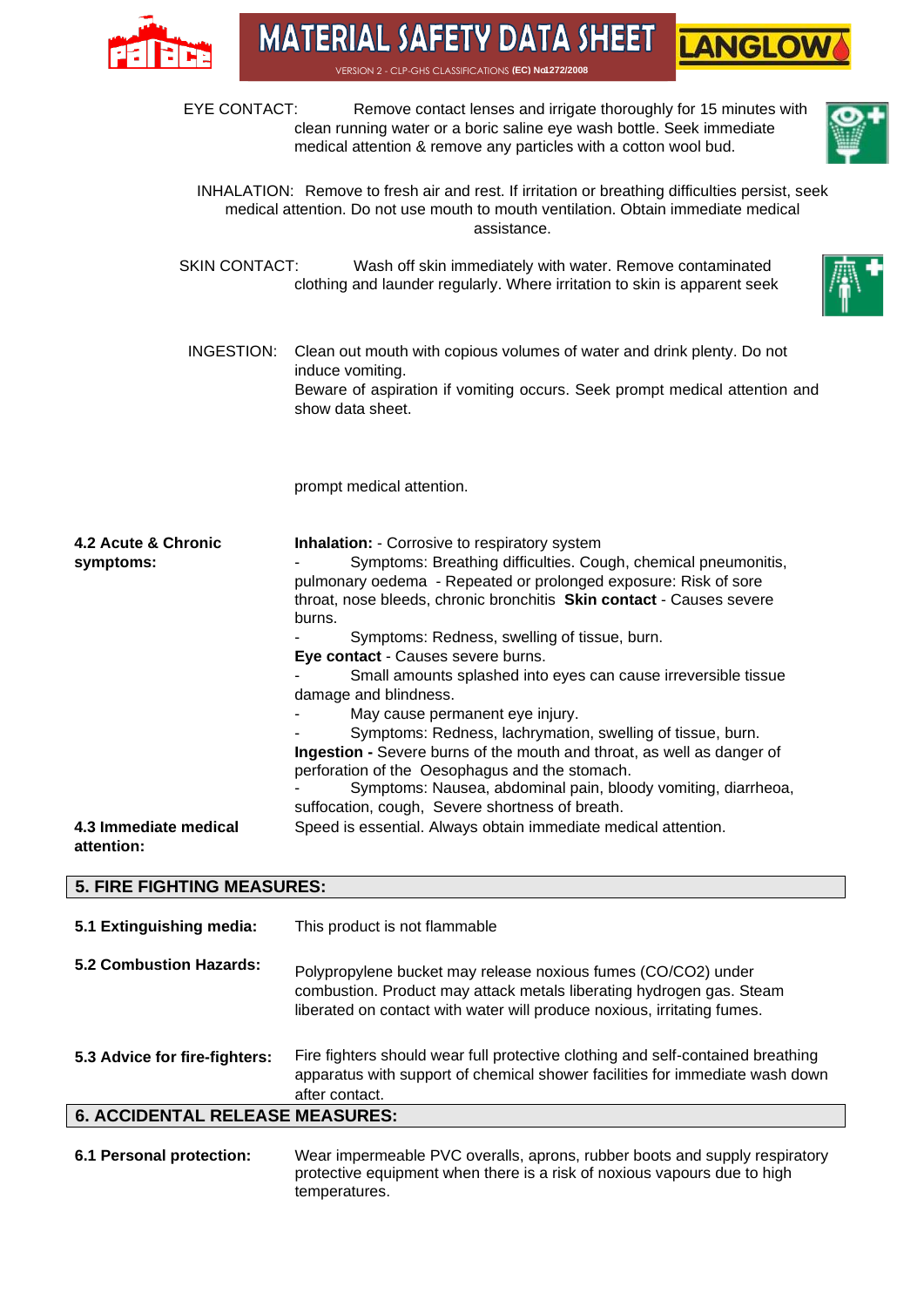

# **MATERIAL SAFETY DATA SHEET EANGLOWS**

| <b>6.2 Environmental</b><br>precautions: | Contain paste and scrape up into a sealable container and then wash away<br>fine residues with excess volumes of water ensuring complete and effective<br>dilution.                                                                                                              |
|------------------------------------------|----------------------------------------------------------------------------------------------------------------------------------------------------------------------------------------------------------------------------------------------------------------------------------|
| 6.3 Spill removal methods:               | Scrape up large quantities of paste and re-seal. Wash minor surface residues<br>with water into general drains. Mark containers for disposal s special waste.                                                                                                                    |
| 6.4 References to other<br>sections:     | See section 10 for disposal & Section 8 for exposure control                                                                                                                                                                                                                     |
| 7. HANDLING &<br><b>STORAGE:</b>         |                                                                                                                                                                                                                                                                                  |
| 7.1 Safe handling<br>precautions:        | Use in well ventilated areas. Avoid handling dust or granules. Always avoid<br>contact with skin & eyes and ensure nearby provision of shower and eye wash<br>equipment in the event of accidental contact.                                                                      |
| 7.2 (a) Safe storage<br>conditions:      | Store in well-sealed, clearly marked containers. Keep out of reach of children<br>in a cool, dry & well-ventilated environment preferably within a lockable metal<br>cabinet. Avoid storage outdoors or where there is a risk of contact with<br>moisture or excessive humidity. |
| 7.2 (b) Incompatible<br>materials:       | Use only in accordance with instructions shown on the container and do not<br>transfer contents to secondary containers made from zinc, tin or aluminium or<br>any associated alloys. Avoid direct contact with strong acids                                                     |
| 7.3 Specific end uses:                   | For use only as a paint removal poultice in full compliance with the instructions<br>provided.                                                                                                                                                                                   |

| 8. EXPOSURE CONTROLS & PERSONAL PROTECTION:               |                                              |             |       |                        |              |
|-----------------------------------------------------------|----------------------------------------------|-------------|-------|------------------------|--------------|
| 8.1 Control parameters<br>Substance:                      | 8-hour exposure limit                        |             | limit | 15-minute exposure     | Source. Type |
| Sodium Hydroxide                                          | N/A                                          |             |       | $STEL - 2mg / M3$      | <b>WEL</b>   |
| <b>Calcium Hydroxide</b>                                  | 1 mg/ $m3$                                   |             |       | 4 mg/m $3$             | WEL          |
| DNEL's - (Derived No effect levels) for workers:          |                                              |             |       |                        |              |
| Exposure pattern:                                         | Route                                        | <b>DNEL</b> |       | Dose descriptor        |              |
| Acute systemic effects -                                  | Dermal                                       |             |       |                        |              |
| Acute systemic effects -                                  | Inhalation                                   |             |       |                        |              |
| Acute Local effects -                                     | Dermal                                       |             |       |                        |              |
| Acute Local effects -                                     | Inhalation                                   |             |       |                        |              |
| PNEC's - Predicted No effect concentration (Environment): |                                              |             |       |                        |              |
| Compartment:                                              | <b>PNEC</b>                                  |             |       | <b>Dose Descriptor</b> |              |
| Fresh water -                                             | PNEC aqua = $490 \mu g/l - Ca$<br>(OH)2.2H20 |             |       |                        |              |
| Sewage treatment -                                        |                                              |             |       |                        |              |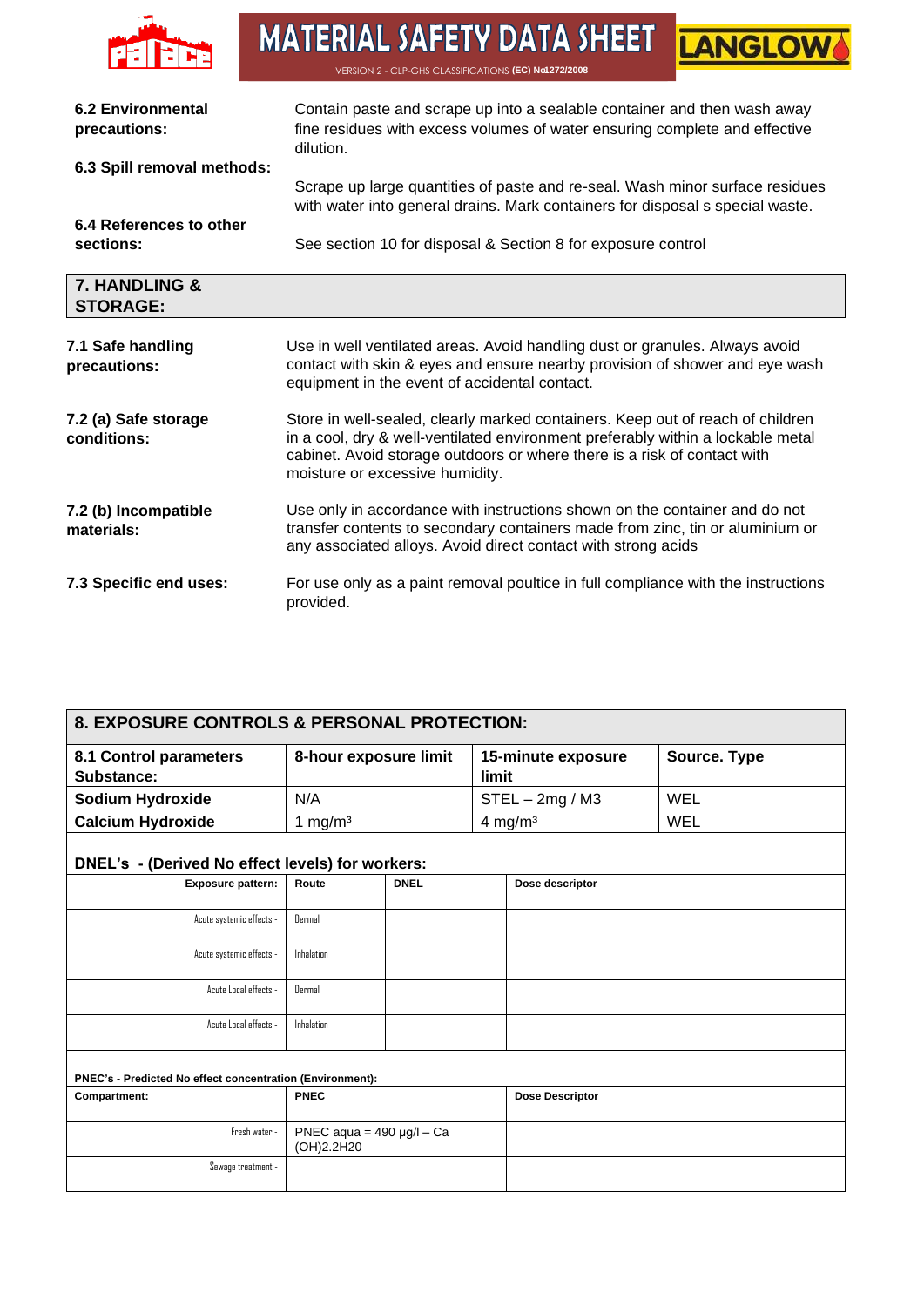

VERSION 2 - CLP-GHS CLASSIFICATIONS **(EC) No1272/2008** 

#### **8.2 Exposure controls:**

| <b>Engineering</b><br>controls: | Cover freshly applied product immediately with STRIP AWAY blanket and<br>screen area from unprotected persons whilst providing notification of paint<br>stripping in progress.                                                                                |  |
|---------------------------------|---------------------------------------------------------------------------------------------------------------------------------------------------------------------------------------------------------------------------------------------------------------|--|
| <b>Respiratory protection:</b>  | May only be required during the stripping process as<br>STRIP AWAY paste is water based and non-volatile. Scraping of<br>paint residues 24 hours after<br>application may release dusts and flakes which are inhalable and then a face<br>mask should be worn |  |
| <b>Hand protection:</b>         | Hand protection is advised by wearing 17" long elbow length<br>heavy duty natural rubber gloves or gauntlets approved to EN 374 &<br>EN 420 with a BTT rating of $> 8$ hrs for 50% caustic sol'n.                                                             |  |
| Eye protection:                 | Chemical goggles to BS 2092 Goggles should be worn for all<br>applications to help prevent accidental face/eye contact during<br>application and removal. The use of<br>an equivalent rated chemical visor may also be considered to avoid facial<br>splashes |  |
| <b>Skin protection:</b>         | A disposable PVC apron should be worn on top of<br>overalls, however if the fabric becomes contaminated these<br>should be<br>laundered immediately. Elasticated wristbands & anklets                                                                         |  |

#### **9. PHYSICAL & CHEMICAL PROPERTIES:**

| Odour:<br><b>Odour threshold:</b>      | <b>Appearance:</b> Viscous white paste<br>Feint ammonia<br>low | <b>Relative density:</b><br><b>Water solubility:</b><br>Solubility in oils: | 1.5 kg/litre<br>Partial<br>n/a |
|----------------------------------------|----------------------------------------------------------------|-----------------------------------------------------------------------------|--------------------------------|
| pH:                                    | 12.0 - 13.0                                                    | <b>Partition coefficient</b><br>(Kow):                                      | n/d                            |
| <b>Flash point:</b>                    | n/a                                                            | <b>Auto-ignition</b><br>temperature:                                        | n/a                            |
| <b>Melting point:</b>                  | n/a                                                            | <b>Decomposition</b><br>temperature:                                        | $>350^{\circ}$ C               |
| <b>Boiling point:</b>                  | $>100^{\circ}$ C                                               | <b>Evaporation rate:</b>                                                    |                                |
| <b>Evaporation rate:</b> Same as water |                                                                | <b>Viscosity:</b>                                                           | 15,000 mPa.s                   |
| <b>Upper/Lower Flam</b><br>limits:     | n/a                                                            | <b>Explosive</b><br>properties:                                             | n/a                            |
| Vapour pressure: Same as water         |                                                                | Oxidising<br>properties:                                                    | Avoid contact with acids       |
| Vapour density:                        | As above                                                       | <b>Particle size:</b> $\lt$ 100 micron                                      |                                |

overlapping safety boots & gloves are also advised.

#### **10. STABILITY & REACTIVITY:**

| 10.1 Conditions to avoid: | Strong acids                      | <b>10.4 Reactivity:</b>                       | Stable under normal |
|---------------------------|-----------------------------------|-----------------------------------------------|---------------------|
|                           |                                   |                                               | use                 |
| 10.2 Incompatible         | Aluminium alloys                  | 10.5 Chemical reactivity:                     | Strong acids &      |
| Materials:                |                                   |                                               | aluminium           |
| <b>10.3 Decomposition</b> | Limited volume of                 | 10.6 Risk of hazardous Only with strong acids |                     |
| hazards:                  | hydrogen gas with metalsreaction: |                                               |                     |







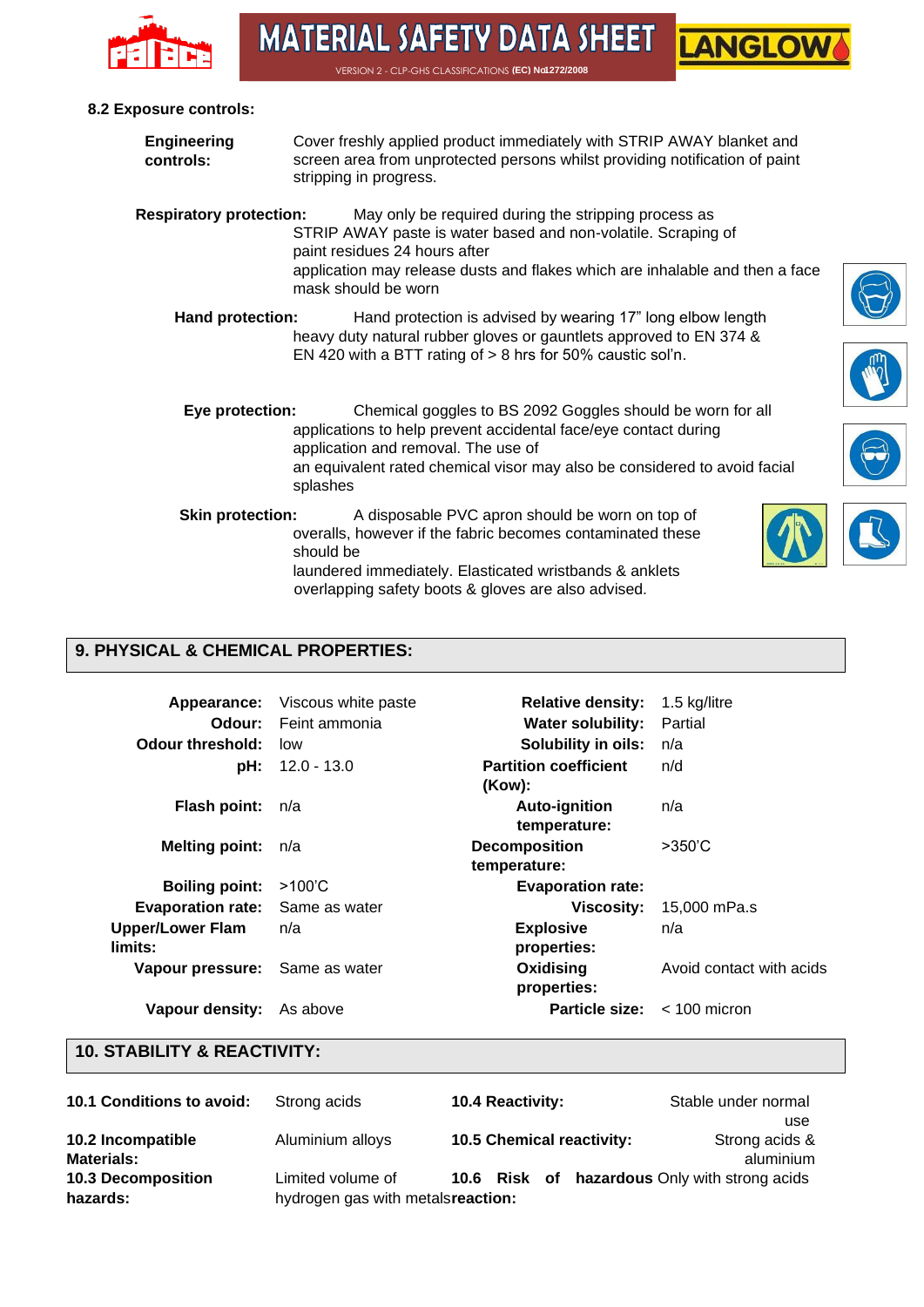

**LANGLOV** 

VERSION 2 - CLP-GHS CLASSIFICATIONS **(EC) No. 272/2008** 

#### **11. TOXICOLOGICAL INFORMATION:**

**11.1 Information on toxicological effects:** This product has not been tested. Judgements on the expected toxicity of this product have been made based upon consideration of its' major components.

| <b>Routes of exposure:</b> Skin, eye & inhalation |                                         | <b>Skin Corrosivity / Irritation: Causes severe</b> |         |           |  |
|---------------------------------------------------|-----------------------------------------|-----------------------------------------------------|---------|-----------|--|
|                                                   |                                         |                                                     | burns   |           |  |
| Eye                                               | Risk of permanent corneal damage        | Respiratory/skin                                    | With    | prolonged |  |
| damage/irritation:                                |                                         | sensitisation:                                      | contact |           |  |
| Reproductive                                      | n/a                                     | Germ cell                                           | n/a     |           |  |
| toxicity:                                         |                                         | <b>Mutagenicity:</b>                                |         |           |  |
| <b>STOT single</b><br>exposure:                   | Permanent damage to mucous<br>membranes | Carcinogenicity:                                    | n/a     |           |  |
| <b>STOT repeat</b><br>exposure:                   | Severe skin damage & dermatitis         | <b>Aspiration</b><br>hazard:                        | n/a     |           |  |

#### **12. ECOLOGICAL INFORMATION:**

| <b>12.1 Ecotoxicity:</b>                    | High concentrations will injure<br>aquatic life due to high PH level. | 12.4 Mobility in soil:    | Water soluble so<br>highly mobile |
|---------------------------------------------|-----------------------------------------------------------------------|---------------------------|-----------------------------------|
| 12.2 Bio-accumulative potential: Negligible |                                                                       | 12.5 PBT and vPvB result: | Nil                               |
|                                             | 12.3 Persistence & degradability: Readily biodegradable               | 12.6 Other effects:       | n/d                               |

#### **13. DISPOSAL CONSIDERATIONS:**

**13.1 Waste treatment Methods:** Waste product to b treated as controlled waste in accordance with local authority regulations. Any absorbents used for clearing up soils should be disposed of using waste code 15 02 02, for absorbents contaminated by dangerous substances.

#### **14. TRANSPORT INFORMATION:**

| Regulatory Code (Land, Sea &                                                                                                                  |            |                                                 |                            |
|-----------------------------------------------------------------------------------------------------------------------------------------------|------------|-------------------------------------------------|----------------------------|
| Air):                                                                                                                                         | <b>ADR</b> | <b>IMDG</b>                                     | <b>ICAO</b>                |
| 14.1 UN No.:                                                                                                                                  | 1824       | 1824                                            | 1824                       |
| 14.2 Proper shipping name:                                                                                                                    |            | Sodium hydroxide liquid Sodium hydroxide liquid | Sodium hydroxide<br>liquid |
| 14.3 ADR Packing Group:                                                                                                                       | Ш          | Ш                                               | Ш                          |
| <b>14.4 Transport Hazard Class:</b><br>14.5 Environmental hazards.<br>14.6 Special user precautions:<br>14.7 Transport in bulk - IBC<br>code: | 8          | 8                                               | 8                          |

#### **15. REGULATORY INFORMATION:**

**15.1 Safety, health and environmental regulations / legislation specific for the substance or mixture**  All components are listed as existing substances in Europe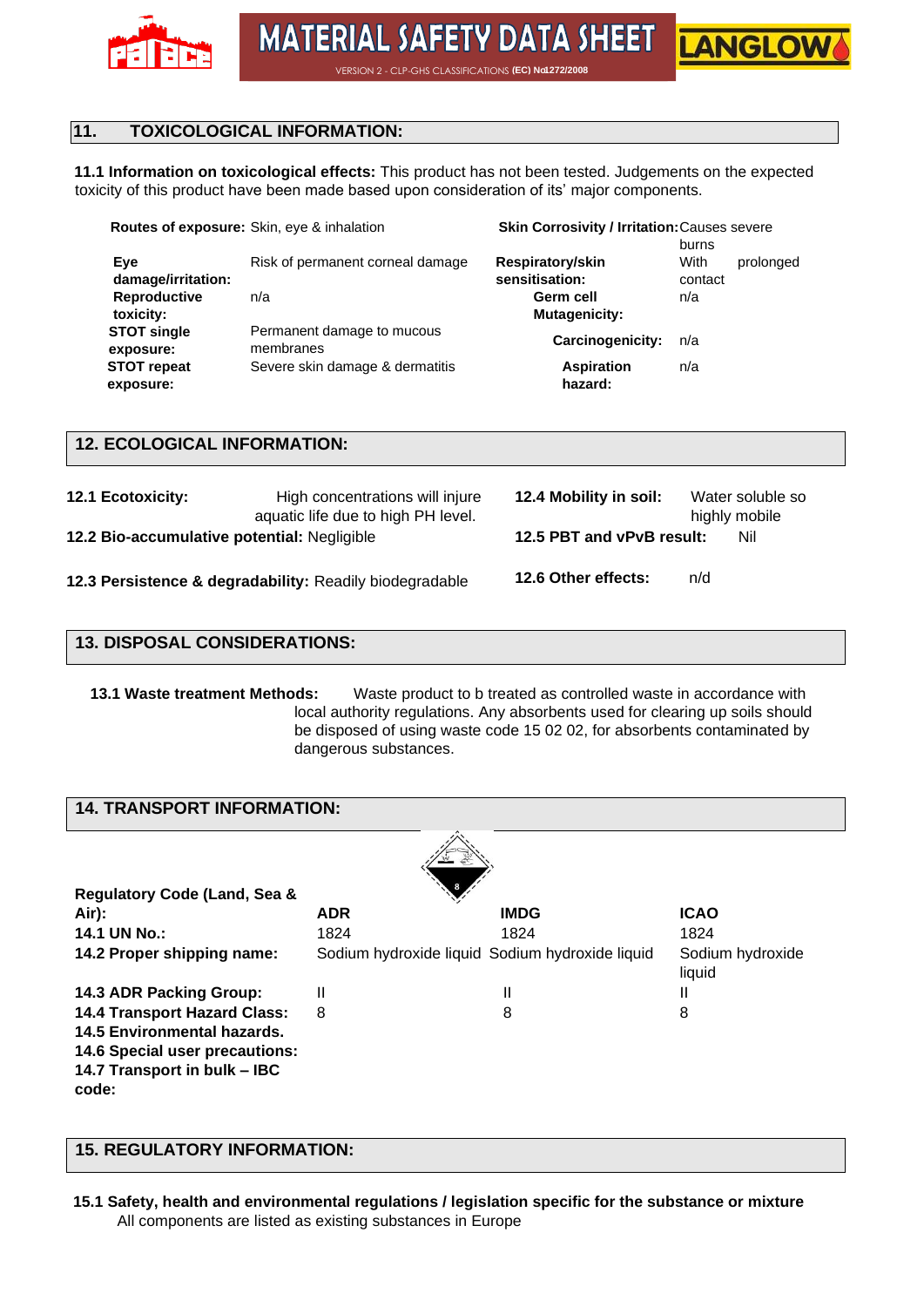

## **MATERIAL SAFETY DATA SHEET**

**LANGLOV** 

VERSION 2 - CLP-GHS CLASSIFICATIONS **(EC) No1272/2008** 

#### **Safety, health and environmental regulations / legislation specific for the**

**substance or mixture** All components are listed as existing substances in Europe **UK Regulatory References:** 

Health and Safety at Work Act 1974. The Control of Substances Hazardous to Health Regulations 2002 (S.I 2002 No. 2677) with amendments. Chemicals (Hazard Information & Packaging) Regulations. Environmental Listing - Control of Pollution Act 1974. Control of Pollution (Special Waste Regulations) Act 1980.

#### **Statutory Instruments:**

The Chemicals (Hazard Information and Packaging for Supply) Regulations 2009 (S.I 2009 No. 716). Approved Code Of Practice Classification and Labelling of Substances and Preparations Dangerous for Supply.

#### **Guidance Notes:**

Workplace Exposure Limits EH40. Introduction to Local Exhaust Ventilation HS(G)37. CHIP for everyone HSG(108).

#### **EU Legislation:**

Dangerous Substance Directive 67/548/EEC.

Regulation (EC) No 1907/2006 of the European Parliament and of the Council of 18 December 2006 concerning the Registration, Evaluation, Authorisation and Restriction of Chemicals (REACH), establishing a European Chemicals Agency, amending Directive 1999/45/EC and repealing Council Regulation (EEC) No 793/93 and Commission Regulation (EC) No 1488/94 as well as Council Directive 76/769/EEC and Commission Directives 91/155/EEC, 93/67/EEC, 93/105/EC and 2000/21/EC, including amendments. Regulation (EC) No 1272/2008 of the European Parliament and of the Council of 16 December 2008 on classification, labelling and packaging of substances and mixtures, amending and repealing Directives 67/548/EEC and 1999/45/EC, and amending Regulation (EC) No 1907/2006 with amendments. **National Regulations:** 

Users of this product are reminded of their duties under the current Control of Substances Hazardous to Health Regulations and a suitable and sufficient assessment of all the risk should be undertaken before using this product. The guidelines given in the HSE publication COSHH ESSENTIALS - Easy Steps To Control Chemicals gives sound advice for deciding safe working control measures. **Authorisations (Title VII Regulation 1907/2006) -** No specific authorisations are noted for this product.

**Restrictions (Title VIII Regulation 1907/2006) -** No specific restrictions of use are noted for this product. **15.2 Chemical safety assessment** 

A chemical safety assessment has not been carried out for this product.

#### **16. OTHER INFORMATION:**

Last revision date: 28<sup>th</sup> November 2019 **SDS No.:** 130

#### **List of abbreviations used in this SDS:**

- **CAS** Chemical abstracts service
- **CLP** Classification, labelling & packaging regulation (EC) No. 1272/2008
- **DSD** Dangerous substances Directive 67/548/EEC
- **DPD** Dangerous Products Directive 1999/45/EC
- **PBT** Persistent, Bio-accumulative & Toxic
- **REACH** Registration, Evaluation, Authorisation & Restriction of Chemicals Regulation (EC) 1907/2006
	- **vPvB** Very Persistent, very Bio-accumulative

#### **References:**

**Classification methods:** 

**H Phrases in section H315: Causes skin irritation** 

**3:** 

H318: Causes serious eye damage

H335: May cause respiratory irritation